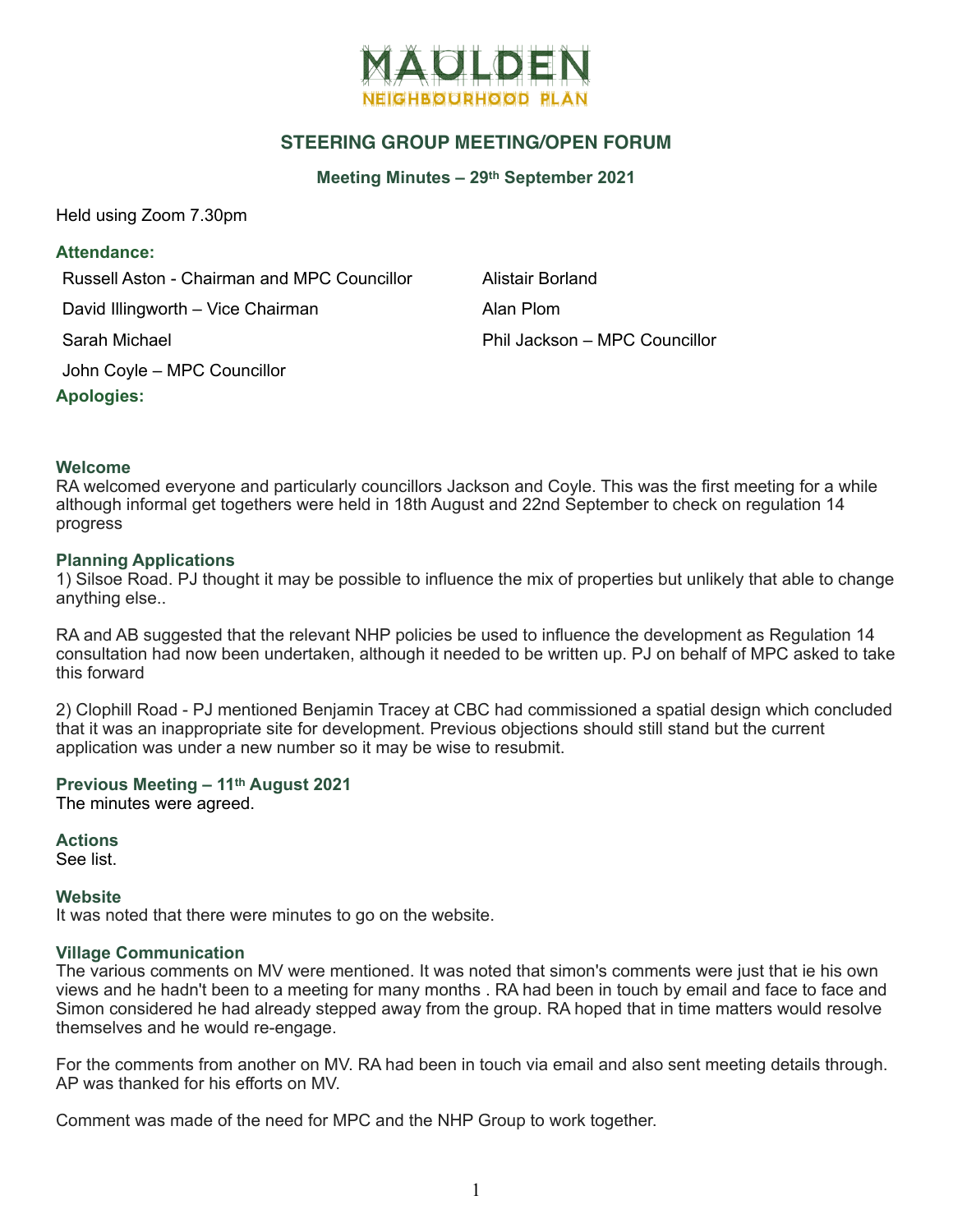# **Regulation 14**

- Drop in session discussed and a difference of opinion over the numbers attending. Most thought the numbers attending were relatively high and RA noted more than he had expected.
- LGS RA to circulate the tracker showing responses<br>• 154 responses received and approx 90% agreement or st
- 154 responses received and approx 90% agreement or strong agreement to all 17 policies. Indicates significnt support for the policies as written.
- Statutory responses. Only three received although more could be in the post.
- Response from Turley on behalf of Taylor Wimpey. Relating to ALP053 / NLP390 land adjacent to Ailesbury Road estate in Ampthill. Taylor Wimpey have an option on the land. Contents discussed as much of the comments related to aspects of the NHP which are yet to be completed, ie known gaps.
- After responses have been considered the plan is to engage with Alison and ask her to review.
- An approach as to how to manage this process was discussed. RA SM and DI to progress

# **SEA and Sustainability Statement,**

AB had researched and spoke about the SEA - already held - and the sustainability statement and sustainability appraisal and advised these weren't necessary. Instead some of the language in the plan would be beefed up. Also a sustainable development statement would be done.

# **Basic Conditions Statement,**

Basic Conditions Statement - AB to do. RA to look at what he did a while ago and consider sending through.. Once complete Alison to review.

## **Consultation Statement**

AP to progress the consultation statement.

# **AOB**

- PJ and JC spoke about MPC getting behind the plan.
- AB clarified that the plan was primarily about controlling development and planning and wasn't therefore dependent on funding. Funding the desires or wishes of the village isn't an NPPF matter and he outlined the process of establishing a GP surgery.

# **Meetings**

Next in two weeks 13<sup>th</sup> October.

# **Actions**

| <b>Date</b> | <b>Action</b>                                                                                                                                                                                                | Who               | Update                                                                                           |
|-------------|--------------------------------------------------------------------------------------------------------------------------------------------------------------------------------------------------------------|-------------------|--------------------------------------------------------------------------------------------------|
| 29<br>July  | <b>Ongoing Village Communication</b><br>MPC Update - RA<br>Parish magazine - DI.<br>Parish notice boards. DI via John Coyle.<br>Maulden Voice and Alternative Maulden - AP<br>$\bullet$<br>Website – RB<br>٠ | RB, DI,<br>SB, RA | Ongoing<br>4 Nov – AP to take over from SB<br>18 Nov – AP, Post made<br>Ongoing                  |
| 17/3        | Views of the church - RA asked to follow up with Councillor Paul<br><b>Duckett</b>                                                                                                                           | <b>RA</b>         | 31 Mar – RA had sent email and<br>Paul Duckett was investigating.<br>Apr - June Response awaited |
| 28/4        | Foreword - RA to consider this                                                                                                                                                                               | <b>RA</b>         |                                                                                                  |
| 12/5        | LGS - Response re Limbersey Lane. RA asked to acknowledge<br>receipt                                                                                                                                         | RA                | Sept – Include with Reg 14 -<br>close                                                            |
| 14/7        | <b>Update LGS</b>                                                                                                                                                                                            | <b>RA</b>         | Complete                                                                                         |
| 28/7        | Note to MPC – write, circulate for input / comment                                                                                                                                                           | <b>RA</b>         | Complete                                                                                         |
| 28/7        | Contact Oracle re New Road                                                                                                                                                                                   | AP                | Done and on going - Complete                                                                     |